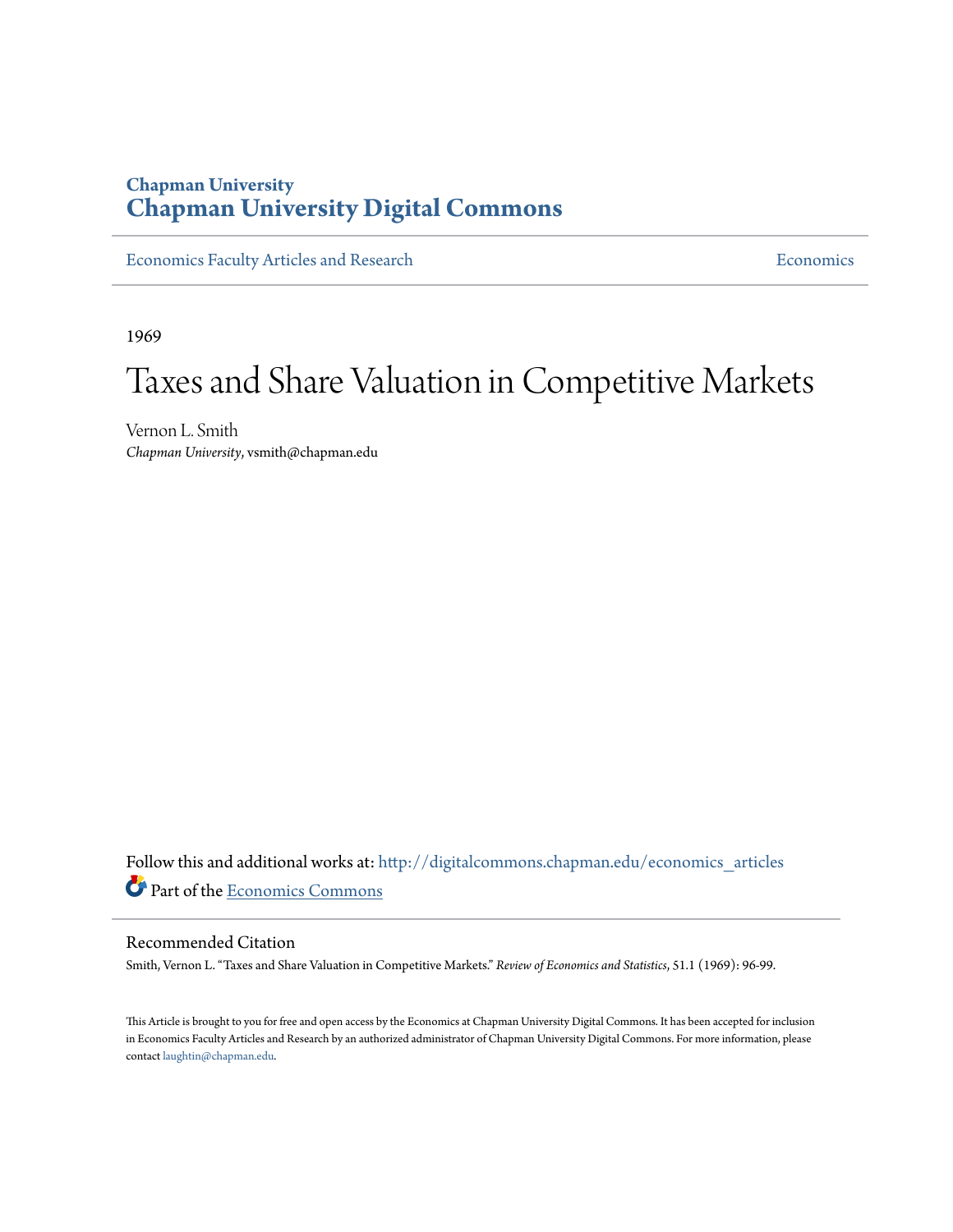# Taxes and Share Valuation in Competitive Markets

**Comments**

This article was originally published in *[Review of Economics and Statistics](http://www.mitpressjournals.org/loi/rest)*, volume 51, issue 1, in 1969.

**Copyright** MIT Press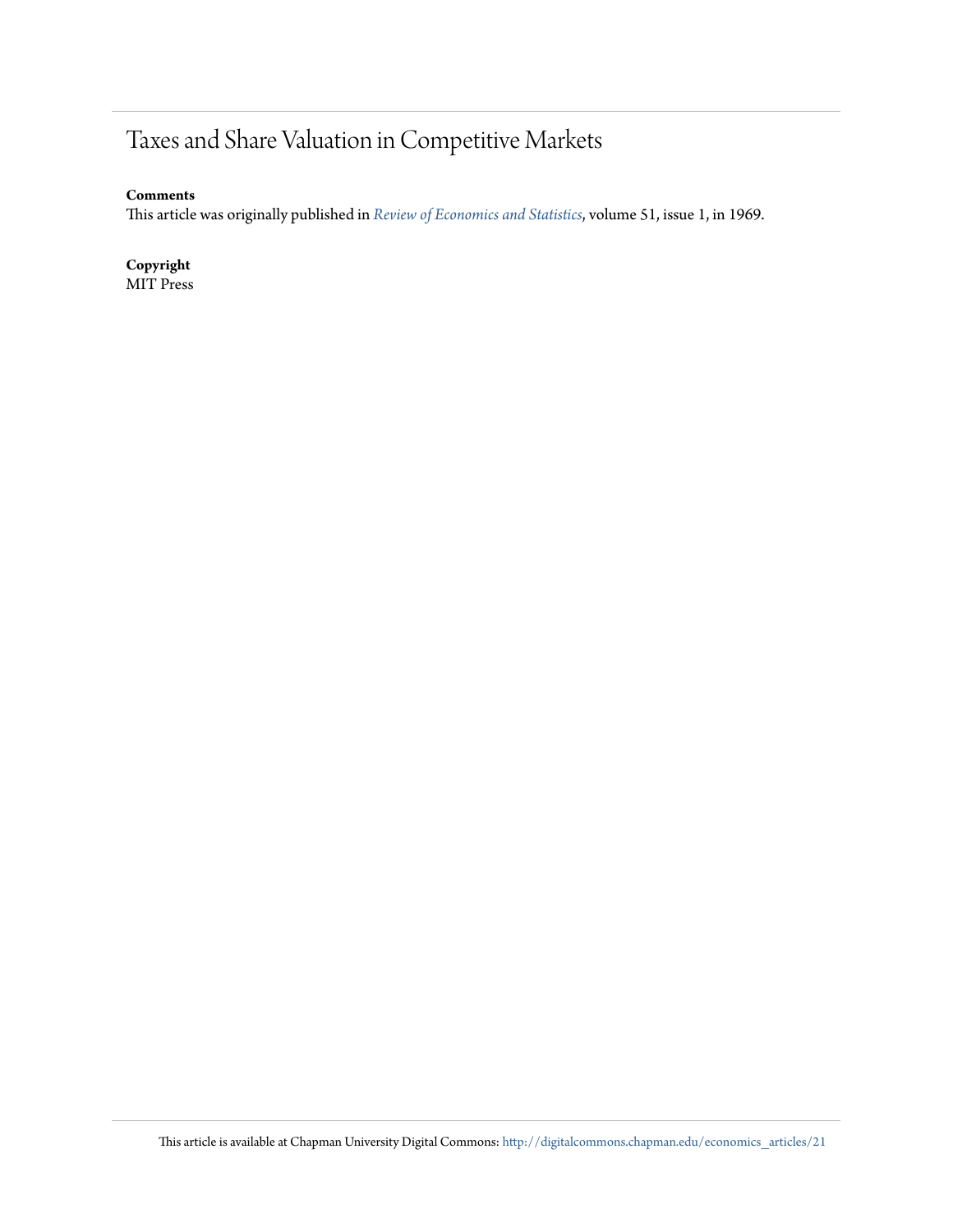**Table 1 below lists the series used, their source and the results of the spectral estimates. The results of the harmonic trend version, as with the Canadian data, are generally favourable to the hypothesis with long cycles indicated in about three-fifth of the series, including most of the more important ones such as GNP, NNP, investment, employment, construction, prices, etc. The indication of a peak at 40 years in population and immigration, two very important variables in theoretical discussions on long cycles, likely reflects a very strong trend in these series which has been only partially removed.** 

**Again, the growth-rate version is extremely sympathetic toward the hypothesis, indicating long swings in 34 of the 44 series. This is likely the most significant result since taking first differences is currently the most popular method of trend elimination among long-swing students. It will also be noted that the period of the indicated swing in growth rates is shorter than that for deviations from trend. This conforms with results obtained by other workers, in the United States and Canada, using less sophisticated techniques. Those working with growth rates using some sort of moving average have found long cycles to be about 14 years in duration**  **while those applying the same sort of method to deviations from trend have found long swings which average about 22 years.** 

**Thus, the overall results suggest that there are, in fact, long swings in the deviations from trend of a significant number of important time series, contrary to the findings of earlier spectral analysts like Adelman and Hatanaka and Howrey who found no evidence of long cycles in the series they tested.** 

**Given the results of Bird et al.8 which cast serious doubt on the reliability of the methods which have traditionally been used for the analysis of long swings, spectral analysis offers the most reliable and sophisticated method for investigating the existence of this phenomenon. While many may feel that their belief in long cycles has been vindicated by this note, we might add a note of caution that any chronologies of long swings based on the old techniques are still useless, given the biases uncovered by Bird et al. Not only existence, but chronology, will have to be the object of new techniques.** 

**8 Roger C. Bird, Meghnad J. Desai, Jared J. Enzler and Paul Taubman, "'Kuznets Cycles' in Growth Rates: The Meaning," Indian Economic Review, VI (May 1965), pp. 229-239.** 

# **TAXES AND SHARE VALUATION IN COMPETITIVE MARKETS Vernon L. Smith**

**This paper extends the fundamental theorem of share (or capital) valuation [1, 2, 3], under conditions of certainty and purely competitive markets, to allow for the distinction between capital gains and income in the taxation of personal income. The objective is to develop the theorem for the tax case in a form general enough to allow for corporations both currently and not currently paying a dividend. However, the general derivation is sufficiently tedious to warrant a presentation which begins with less general cases. Accordingly, we will first develop the share valuation equation for a continuous discount version of the taxless case for corporations either paying or not paying a dividend. Then we turn to the effect of income and capital gains taxes for corporations currently paying a dividend; and finally the more general case. The derivations will be simplified by assuming a constant rate of interest over time, but all the theorems can be extended to deal with foreseen changes in interest over time.** 

#### **I Share Valuation in the Absence of Taxes**

**In a world without risk or taxes, the competitive market value of a corporation's outstanding com**mon stock  $V(t)$ , at time  $t$ , must equal the present worth or capitalized value at t of the future divi**dend payments of the corporation. Suppose the corporation is not currently paying a dividend, but**  it is known that at time  $t^*$  (i.e.,  $t^* - t$  years in **the future) dividends will begin, and be paid at**  an annual rate  $D(\tau) > 0$ ,  $\tau \geq t^*$ . If  $r'$  is the con**tinuous equilibrium force of interest (equal also to the marginal productivity of capital), then the market value of the corporation is**   $V(f)$  =

$$
\begin{cases}\n\int_{t}^{\infty} e^{-r'(t^{*}-t)} \int_{t^{*}}^{\infty} D(\tau) e^{-r'(\tau-t^{*})} d\tau, & \text{if } t < t^{*} \\
\int_{t}^{\infty} D(\tau) e^{-r'(\tau-t)} d\tau, & \text{if } t \geq t^{*}.\n\end{cases}
$$

Differentiating (1), to evaluate  $\dot{V}(t) \equiv \frac{dV(t)}{dt}$ , and **then substituting from (1), gives** 

$$
\dot{V}(t) = \begin{cases} r' V(t), & \text{if } t < t^* \\ r' V(t) - D(t), & \text{if } t \geq t^* \end{cases}
$$
 (2)

**Equation (2) constitutes a continuous form of the fundamental theorem of share valuation, derived**  by Samuelson [3], for the case  $t \geq t^*$ , in the con**text of capital-income theory and by Modigliani**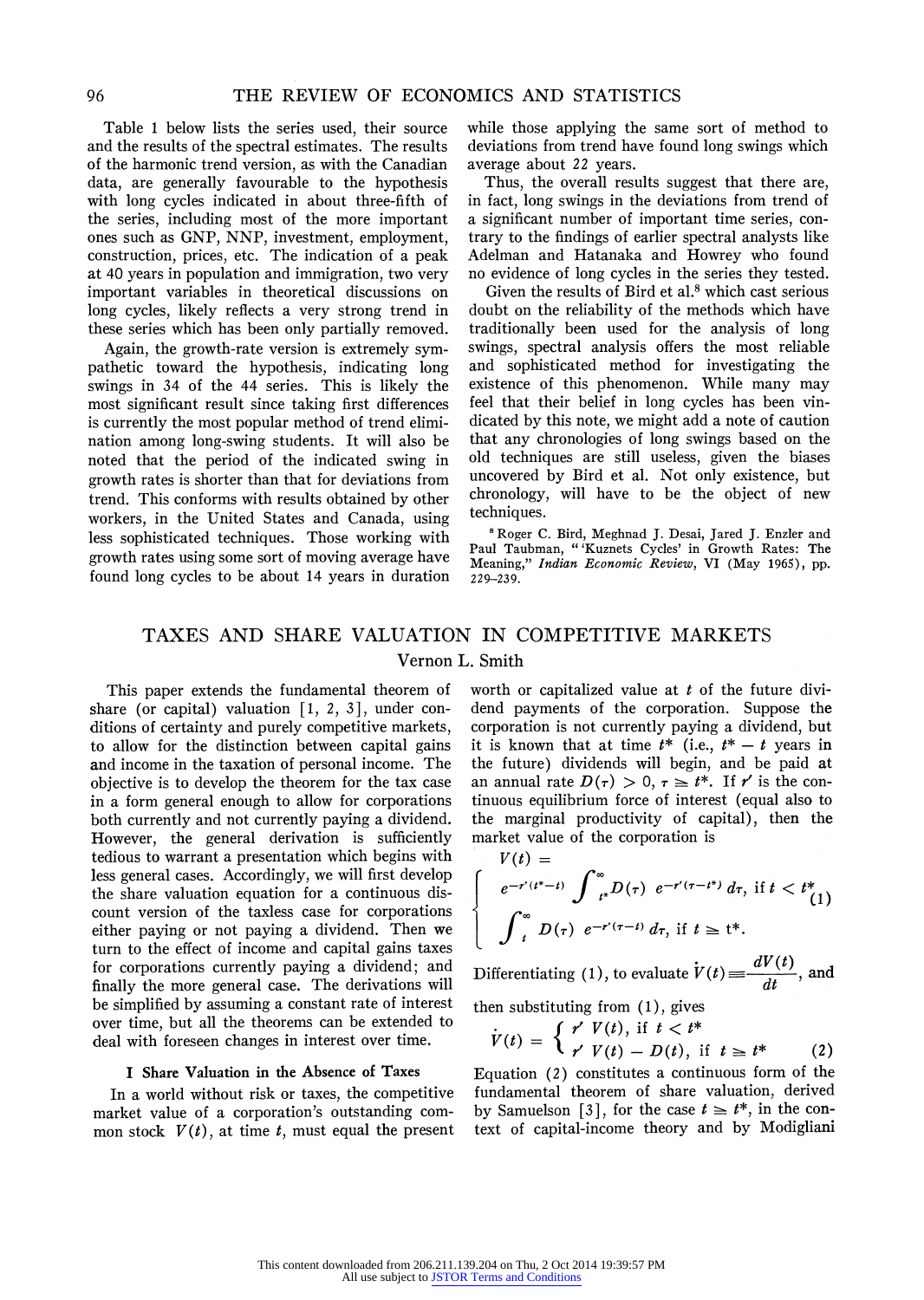**and Miller [2, p. 412] in the context of share valuation theory. Thus, for a corporation not yet paying a dividend, its market value rises at a percentage rate equal to the instantaneous return on capital (equal to the market rate of interest) until dividend payments begin. Thereafter, share value increases at a percentage rate equal to the difference between the return on capital and the** 

**percentage dividend yield i.e.,**  $r'(t) - \frac{\sum_{i} (t)}{V(t)}$ 

#### **II Taxes and Share Values for Dividend-Paying Corporations**

**Assume next that all investors in the shares of a given corporation are subject to a personal income tax on dividends, and a tax at a different rate on capital gains realized over holding periods of at**  least T years.<sup>2</sup> Let  $\lambda_i$  be the proportion of the corporation's stock held by investors in the *i*<sup>th</sup> mar**ginal income tax bracket. Let the marginal income**  tax rate in the  $i<sup>th</sup>$  bracket be  $a<sub>i</sub>$ , and the marginal capital gains (or loss) tax rate be  $b_i$ . After tax dividend income is thus  $\lambda_i D(\tau) - \lambda_i a_i D(\tau)$  at time  $\tau$  for investors in the  $i$ <sup>th</sup> bracket. If there are **n brackets the total after tax dividend income of**  the corporation's stock holders is  $aD(\tau)$ , where

**1 Equations (1) and (2) generalize very easily when the**  interest rate  $r'(u)$ , is a forseen function of time,  $u$ . Then

$$
(1') \quad V(t) = \begin{cases} -\int_{-t}^{t*} r'(\omega) d\omega & -\int_{-t*}^{T} r'(\omega) d\omega \\ e & \int_{-t*}^{\infty} D(\tau) e & d\tau, \text{ if } t < t* \\ \int_{-t}^{\infty} D(\tau) e & d\tau, \text{ if } t \geq t* \end{cases}
$$

**and** 

$$
(2') \quad \dot{V}(t) = \begin{cases} r'(t) & V(t) \\ r'(t) & V(t) - D(t) \end{cases}, \text{ if } t \leq t^*.
$$

**If the number of shares, S, is constant over time then of**  course share price change is just  $\dot{P}(t) = \dot{V}(t)/S$ . If the **number of shares outstanding, S(t), varies over time we**  let  $V(t) = P(t)$   $S(t)$ , and  $D(\tau) = d(\tau)$   $S(\tau)$ , where  $d(\tau)$ is per share dividend yield. Since  $\dot{V}(t) = P(t) \dot{S}(t) +$  $\dot{P}(t) S(t)$ , (2') takes the more general form

$$
(2'') \quad \dot{P}(t) = \begin{cases} \begin{array}{c} \left[ r(t) - \frac{\dot{S}(t)}{S(t)} \right] P(t) & , \text{if } t < t^* \\ \left[ r(t) - \frac{\dot{S}(t)}{S(t)} \right] P(t) - d(t) \,, \text{if } t \geq t^* , \end{array} \end{cases}
$$

where  $S(t)/S(t)$  is the annual percentage stock dividend, **which of course, "waters" the per share price but has no effect, in a perfect market, on the market value of the firm.** 

**<sup>2</sup>In the United States dividend receipts are taxed at progressive rates, while capital gains realized over holding**  periods of six months or more  $(T = 1/2)$ , if the time unit **is a year) are tazed at one-half the income tax rate up to a maximum of 25 per cent.** 

$$
a = \sum_{i=1}^n \lambda_i (1-a_i) = 1 - \sum_{i=1}^n \lambda_i a_i.
$$

**Similarly, total after tax capital gains income, on a** gain of  $V(t + T) - V(t)$ , is  $\beta[V(t + T) V(t)$ ], where

$$
\beta = \sum_{i=1}^n \lambda_i (1-b_i) = 1 - \sum_{i=1}^n \lambda_i b_i.
$$

**We assume no change in the income distribution of**  stock holders over time so that  $\alpha$  and  $\beta$  are inde**pendent of t.** 

**If the after tax force of interest is r, the valuation formula corresponding to (1) for a dividend paying corporation is** 

$$
V(t) = \int_{t}^{t+T} aD(\tau)e^{-r(\tau-t)} d\tau + \beta[V(t+T) - V(t)]e^{-rT} + V(t)e^{-rT}.
$$
 (3)

**In equilibrium share value is the present worth of the net return from dividends and capital gains plus capital recovery (the three terms on the right).** 

**When the equality in (3) holds, an investor would be indifferent between holding a share in**   $V(t)$  and lending the equivalent sum at interest,  $r$ . If  $V(t)$  exceeded the after tax discounted value of **dividends and capital, then shares would be overvalued, and investors could gain by selling their holdings and lending at interest (or would elect to lend at interest in place of purchasing shares). This would depress share values, and lower the interest rate. The process would continue causing shares to be more attractive and lending to be less attractive**  until the equality held in  $(3)$ . Similarly, if  $V(t)$ **was below the discounted value on the right, shares would be purchased, and funds borrowed, increasing share values and interest rates until the equality held.** 

**In a perfect capital market, with foreseen dividends and capital gains, it is also the case, in equilibrium, that no investor would desire to realize a capital gain after a holding period of less than T. If he did, the gain would be taxed as income at a higher rate than if the holding period is T or more. He would therefore find it preferable to borrow to satisfy any current cash needs in excess of current income. For holding periods in excess of T, he would be indifferent between selling shares, and borrowing to raise money, as the two alternatives would have identical effects upon his asset position. It follows, that equilibrium requires the market to continuously discount the after tax capital gain**   $\beta[V(t + T) - V(t)]$ , which is potentially realiz**able T years in the future.** 

We first collect terms in  $V(t)$ , and write (3) in **the form**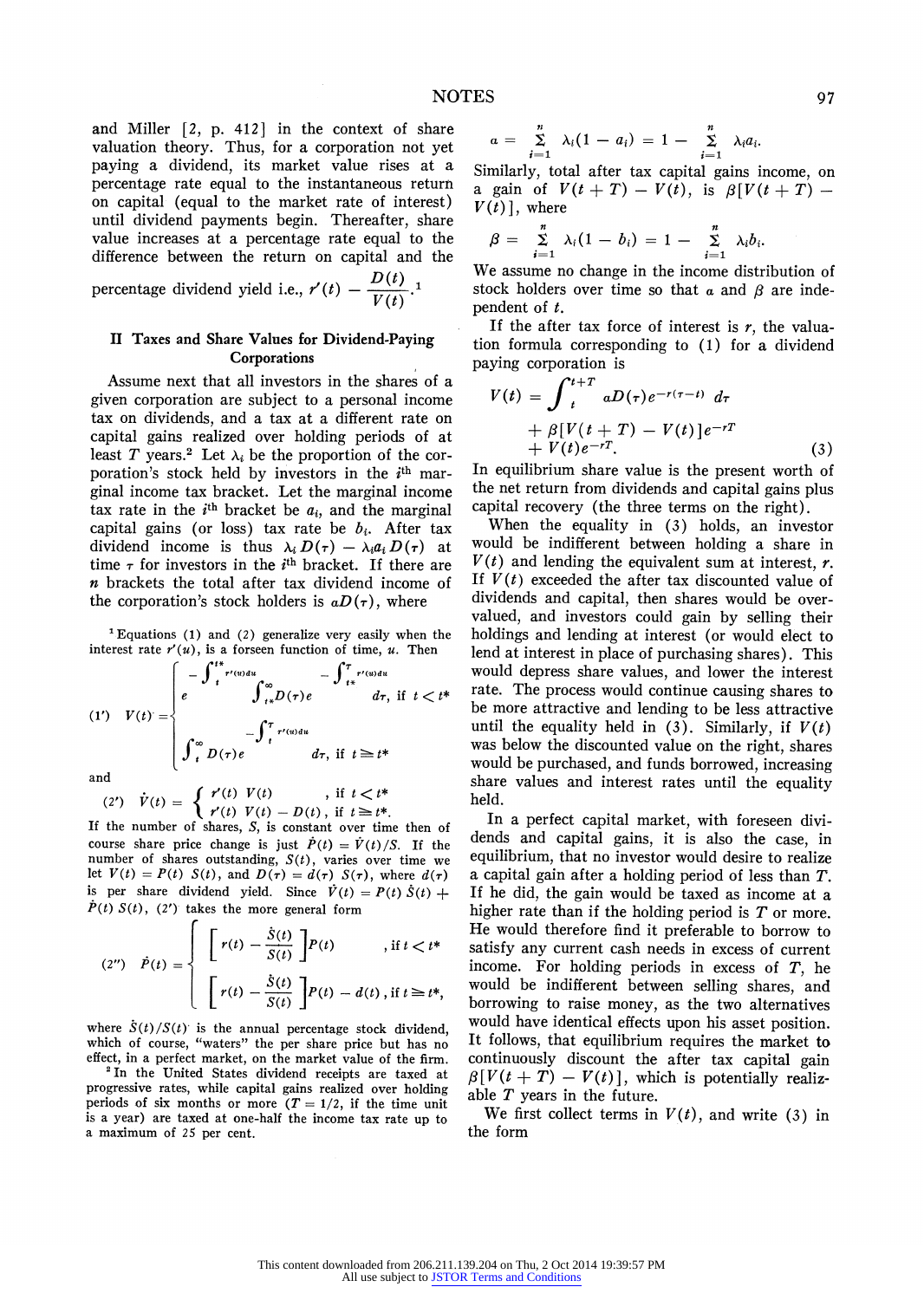$$
V(t) [1 - (1 - \beta)e^{-rT}]
$$
  
=  $\int_{t}^{t+T} aD(\tau)e^{-r(\tau - t)} d\tau$   
+  $\beta V(t + T)e^{-rT}$ . (4)

**Now, by iteration of (4) we can derive an ex**pression for  $V(t)$  as an infinite sum (or finite, if we **had assumed a finite market discount horizon [2, pp. 421-422]) entirely in terms of the future divi**dend stream. This is because, ultimately,  $V(t)$  is **determined only by the discounting of future divi**dend yield. Thus, at  $t + (k - 1)T$ ,  $k = 1,2,3,...$ **the market value of the firm must be given by**   $V[t + (k-1)T]$  in the expression

$$
V[t + (k-1)T][1 - (1 - \beta)e^{-rT}]
$$
  
=  $\int_{t+(k-1)T}^{t+kT} aD(\tau)e^{-r[\tau-t-(k-1)T]} d\tau$   
+  $\beta V(t + kT), k = 1,2,3,...$ 

By iterative substitution for  $V(t + T)$ ,  $V(t + 2T)$ , **... into (4), we get** 

$$
V(t) = \sum_{k=1}^{\infty} a\beta^{k-1} [1 - (1-\beta)e^{-rT}]^{-k} e^{-r(k-1)T}
$$

$$
\int_{t+(k-1)T}^{t+kT} D(\tau) e^{-r[\tau-t-(k-1)T]} d\tau, \quad (5)
$$

**if the sum converges. Differentiating and then substituting from (5) gives** 

$$
\dot{V}(t) = \sum_{k=1}^{\infty} a\beta^{k-1} [1 - (1-\beta)e^{-rT}]^{-k} e^{-r(k-1)T}
$$
  

$$
\left\{ D[t + kT]e^{-rT}
$$
  

$$
- D[t + (k-1)T] \right\} + rV(t),
$$
 (6)

**which provides the fundamental valuation theorem**  for arbitrary tax law parameters  $\alpha$ ,  $\beta$  and  $T$ , where  $0 < a \leq 1, 0 < \beta \leq 1$ , and  $T > 0$ . If  $a = \beta = 1$ **(no taxes), equation (6) reduces to (2) for the dividend paying corporation.** 

#### **III Extension to Non Dividend-Paying Corporations**

**Suppose the corporation at time t is not paying a dividend, but it is known that dividends will begin**  at  $t^* = t + NT + \theta$ ,  $T > 0$ ,  $0 \le \theta \le T$ , N an **integer. That is, measured in terms of multiples of the holding period T (which separates "short" from "long-term" capital gains) dividends will begin**  between  $t + NT$  and  $t + (N + 1)T$ , at a point which divides that interval into subintervals  $\theta$  with no dividend, and  $1 - \theta$  with positive dividends. **Diagrammatically:** 



**It follows that share value is determined at t by** 

**the discounting of the potential capital gains (loss) over the N periods of length T, and the discounting of both dividends and potential capital gains (loss) thereafter.** 

The expression in  $V(t)$  corresponding to  $(4)$  is **now** 

$$
V(t) \left[1 - (1 - \beta)e^{-rT}\right] = \beta V(t + T)e^{-rT}.
$$
 (7)

**By iteration,**   $V(t+T)$   $[1-(1-\beta)e^{-tT}]$  $\beta V(t + 2T)e^{-t}$  $V[t + (N - 1)T]$   $[1 - (1 - \beta)e^{-\frac{1}{2}}]$  $= \beta V(t + N T)e^{-rT}$  $V[t + NT]$   $[1 - (1 - \beta)e^{-rT}]$  $= e^{-r(t^{*}-NT-t)}$  $\int_{t^*}^{t+(N+1)T} aD(\tau) e^{-r(\tau-t^*)} d\tau$  $+ \frac{\beta V[t + (N + 1)T]e^{-rT}}{2}$  $V[t + (N + k)T] [1 - (1 - \beta)e^{-\frac{(N + (N + k + 1)T)}{2}}]$ 

$$
= \int_{t+(N+k)T}^{t+(N+k+1)T} aD(\tau)e^{-r[\tau-t-(N+k)T]} d\tau
$$
  
+  $\beta V[t+(N+k+1)T]e^{-rT}$ .

By iterative substitution for  $V(t + T)$ ,  $V(t + 2T)$ ,  $\ldots$ ,  $V[t + (N + k)T], \ldots$  we can solve for  $V(t)$ :

$$
V(t) = a\beta^{N} [1 - (1 - \beta)e^{-rT}]^{-(N+1)}
$$
  

$$
\int_{t^{*}}^{t + (N+1)T} D(\tau)e^{-r(\tau - t)} d\tau
$$
  

$$
+ \sum_{k=1}^{\infty} a\beta^{N+k} [1 - (1 - \beta)e^{-rT}]^{-(N+k+1)}
$$
  

$$
\int_{t + (N+k)T}^{t + (N+k+1)T} D(\tau)e^{-r(\tau - t)} d\tau,
$$
 (8)

**provided that the sum converges. Differentiating and substituting as before:** 

$$
\dot{V}(t) = a\beta^{N} \left[ 1 - (1-\beta)e^{-rT} \right]^{-(N+1)} \nD[t + (N+1)T]e^{-r(N+1)T} \n+ \sum_{k=1}^{\infty} a\beta^{N+k} \left[ 1 - (1-\beta)e^{-rT} \right]^{-(N+k+1)} \ne^{-(N+k)rT} \left\{ D[t + (N+k+1)T]e^{-rT} \n- D[t + (N+k)T] \right\} + rV(t).
$$
\n(9)

**For t < t\* (current dividends zero), the taxgeneralized fundamental theorem of share valuation**  is given by (9); for  $t \geq t^*$  (current dividends **positive) it is given by (6). Mathematically, what we have done in (8) and (9) is treat explicitly the problem of a discontinuous dividend stream. If we**  let  $f(\tau) \geq 0$  be the dividend stream without any **continuity restrictions, then it is a straightforward**